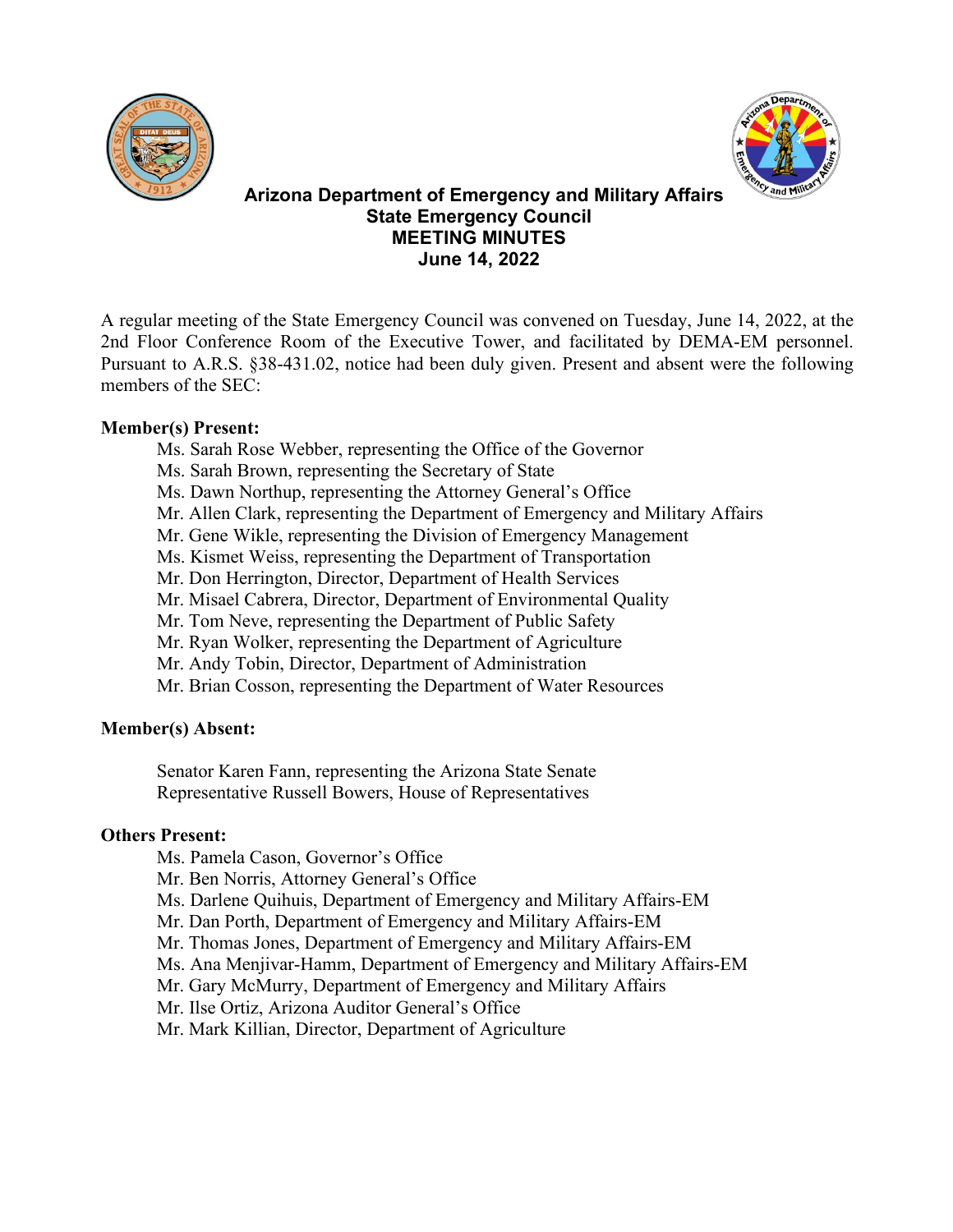### **REGULAR BUSINESS**

### **WELCOME AND INTRODUCTIONS**

Ms. Sarah Rose Webber called the meeting to order at 10:01 a.m. A quorum was present.

Ms. Sarah Rose Webber led a discussion on current events.

### **GENERAL BUSINESS**

#### **APPROVAL OF MINUTES**

Mr. Allen Clark called to approve the April 07, 2022, meeting minutes as submitted. A **motion** was made to accept the minutes by Mr. Gene Wikle. Motion was **seconded** by Mr. Misael Cabrera. **(Motion passed unanimously)** 

## **EMERGENCIES DECLARED, AMENDED, AND TERMINATED SINCE APRIL 07, 2022 STATE EMERGENCY COUNCIL MEETING**

#### **Declarations:**

- SD2210 Tunnel Fire Declaration: April 21, 2022 Amended: TBD
- SD2211 US-60 Water Main Break Declaration: June 03, 2022

Amendments:

None

Terminations:

| 11001/ | <b>Schultz Post-Fire Flood Emergency</b>                                                                                                 |
|--------|------------------------------------------------------------------------------------------------------------------------------------------|
| 73018/ | Declaration: June 20, 2010                                                                                                               |
| DR1940 | Amended: October 08, 2010                                                                                                                |
|        | Termination: June 06, 2022                                                                                                               |
| 73042  | Nogales International Outflow Interceptor Breach<br>Declaration: July 27, 2017<br>Amended: August 04, 2017<br>Termination: June 06, 2022 |
| 73043  | <b>Woolsey Flood Protection District Flooding Event</b><br>Declaration: August 14, 2017<br>Termination: June 06, 2022                    |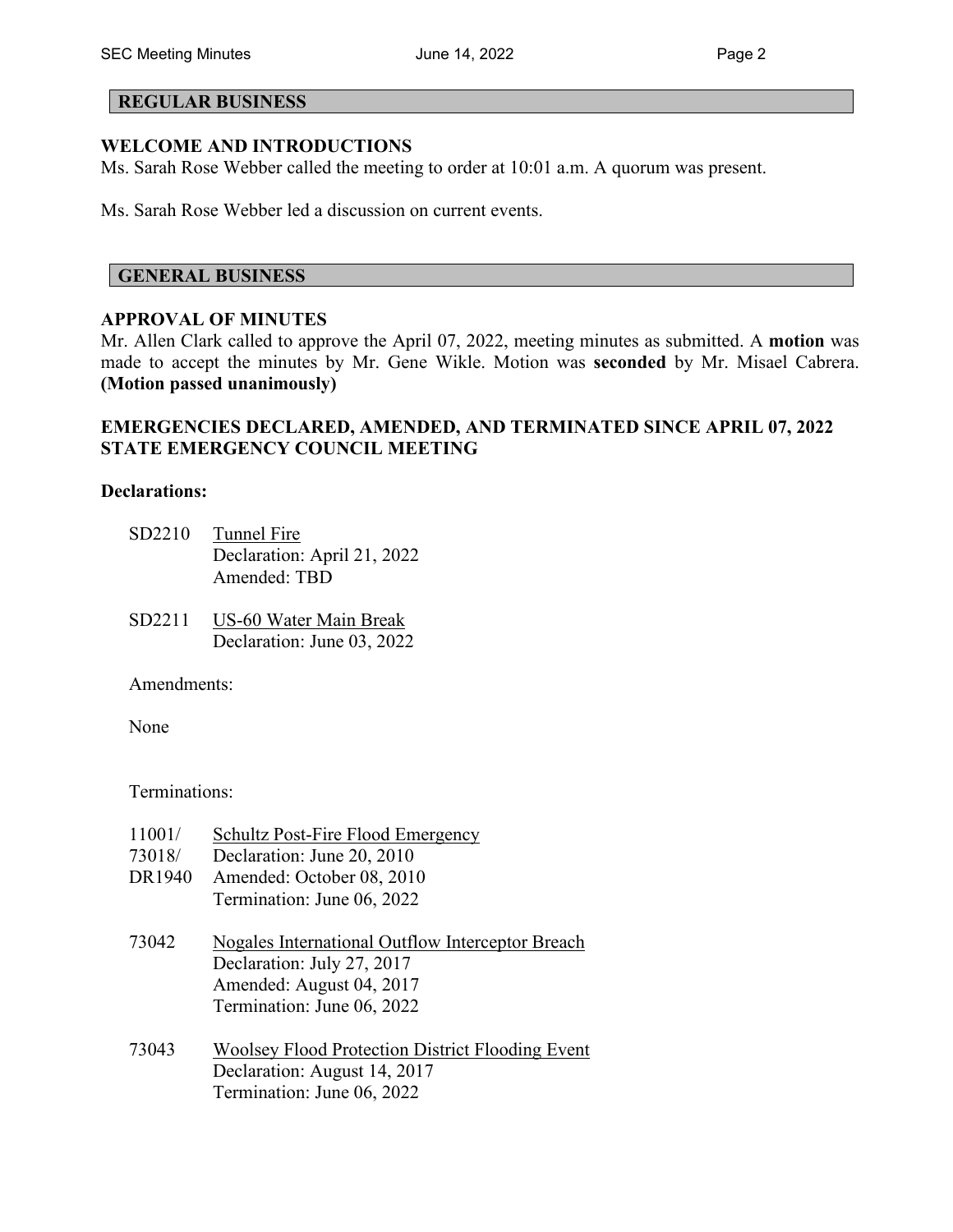- 73045 Tinder Fire Emergency Declaration: April 30, 2018 Termination: June 06, 2022
- 73048 2018 Coconino Flooding Emergency Declaration: July 27, 2018 Amended: October 09, 2018 Termination: June 06, 2022
- 73049 2018 Mammoth Monsoon and Water System Emergency Declaration: August 13, 2018 Termination: June 06, 2022

# **STATUS OF OPEN STATE EMERGENCIES**

Details of each open emergency were provided to the Council.

Upon request, DEMA-EM staff provided clarification regarding the deobligation referenced under "February 2005 Winter Storms and Flooding Emergency" (25005/73029/DR1586). The State is currently working to resolve the issue and expects resolution within the next 30 days. DEMA-EM staff also provided clarification regarding the extended duration of open disasters, the difficulties encountered, and the requirements needed, in order to close the disasters.

# **SUMMARY OF OPEN DISASTER BALANCES**

A summary sheet of open disaster balances was provided to the Council.

# **GOVERNOR'S EMERGENCY FUND BALANCE FISCAL YEAR 2022**

The current FY22 balance is \$1,600,000.00.

# **MOTION RECOMMENDATIONS FOR THE STATE EMERGENCY COUNCIL**

**Motion #1:** A **motion** was made by Mr. Andy Tobin to allocate \$200,000.00 from the Governor's Emergency Fund to the Search & Rescue Contingency Fund (70101) on June 14, 2022. Motion was **seconded** by Mr. Misael Cabrera. **(Motion passed unanimously)**

**Motion #2:** A **motion** was made by Mr. Gene Wikle to allocate \$250,000.00 from the Governor's Emergency Fund to the July 2021 Coconino Flooding event (SD2201) on June 30, 2022. Motion was **seconded** by Mr. Don Herrington. **(Motion passed unanimously)**

**Motion #3:** A **motion** was made by Ms. Dawn Northup to allocate \$130,000.00 from the Governor's Emergency Fund to the July 2021 Northern Monsoonal Flooding event (SD2202/DR4620) on June 30, 2022. Motion was **seconded** by Mr. Tom Neve. **(Motion passed unanimously)**

**Motion #4:** A **motion** was made by Mr. Misael Cabrera to allocate \$450,000.00 from the Governor's Emergency Fund to the July 2021 Pinal County Flooding event (SD2204) on June 30, 2022. Motion was **seconded** by Ms. Kismet Weiss. **(Motion passed unanimously)**

**Motion #5:** A **motion** was made by Mr. Tom Neve to allocate \$400,000.00 from the Governor's Emergency Fund to the Gila Bend Flooding event (SD2205) on June 30, 2022. Motion was **seconded** by Mr. Gene Wikle. **(Motion passed unanimously)**